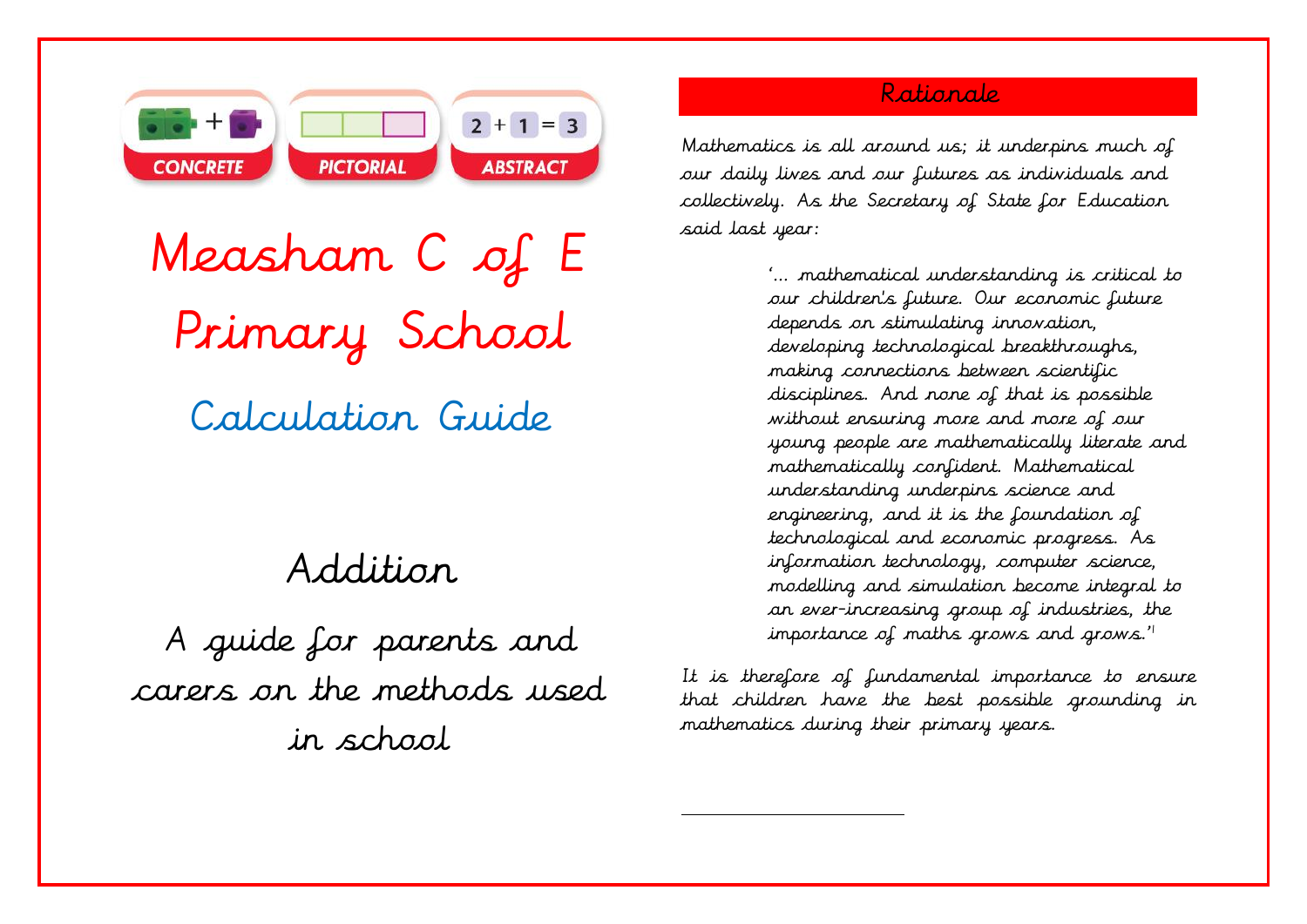# Year 1





I can use a number line to help count on from any number



I can use objects to help me add sets of numbers

I can balance a calculation either side of an equals sign

I know that the equals sign can be either side of the calculation.



I can find the missing number in a calculation by using different objects to help



#### Mental Strategies

- I can count on and back, in steps of 2,5 and 10.
- I can count forwards in ones from any number.
- I can say my number bonds to 20.
- I can relate  $7+3 = 10$  and  $10-3=7$ .



## Key Vocabulary

Add, addition, forwards, put together, more than, total, altogether, distance between, difference, equals, same as, counting on

# Example of Key Questions

I'm thinking of a number. I've added 8 and the answer is 19. What number was I thinking of?

Explain how you know.

I know that 7 and 3 is 10. How can I find  $8 + 3$ ?

How could you work it out?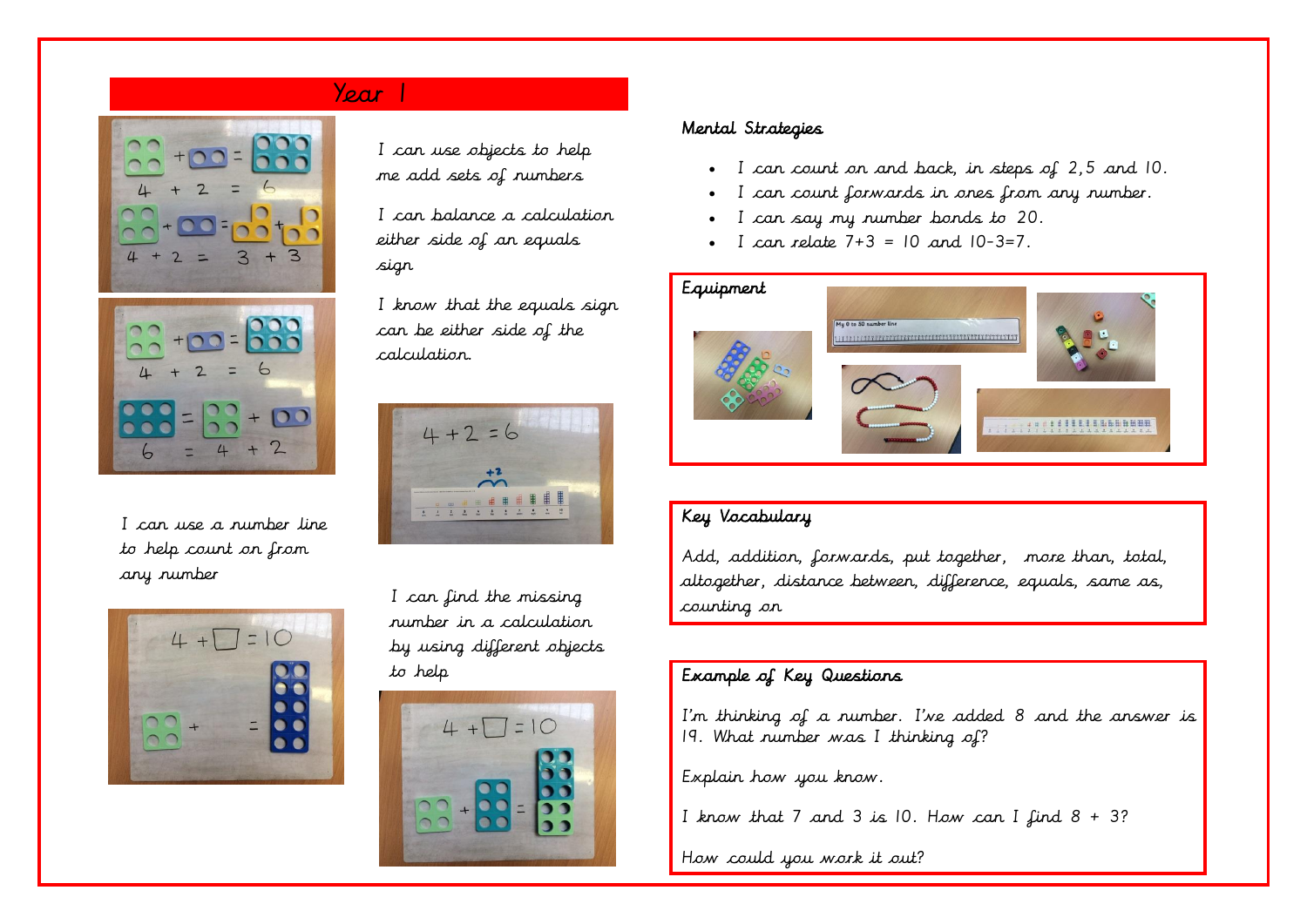



When the Units/Ones total more than 10, I can change my Ten Units/Ones for one Ten. For example, when adding  $35 + 27$ , I can work it out like this:

I can draw my own pictures to help with my addition.

I can use different equipment to help me add. For example, to calculate 32 + 21, I count the Units/Ones first and then the Tens

I can draw my own pictures/jottings to help with my addition.





# Year 2 Mental Strategies

- I can count on and back, in steps of 2,3,5 and 10.
- I can count forwards in tens from any number.
- I can add to 20.
- I can use  $7+3 = 10$  to help me find  $17+3=20$  and  $70+30=100$ .



# Key Vocabulary

Add, addition, total, sum, more/less, plus, estimation, ones/units, tens, hundreds, thousands, is equal to, increase, decrease, negative numbers

## Example of Key Questions

I think of a number and I add 2. The answer is 17. What was my number? Mrs Carpenter says, 'An odd number + an odd number + an odd number = an even number'. Is this sometimes, always or never true? Explain your reasoning.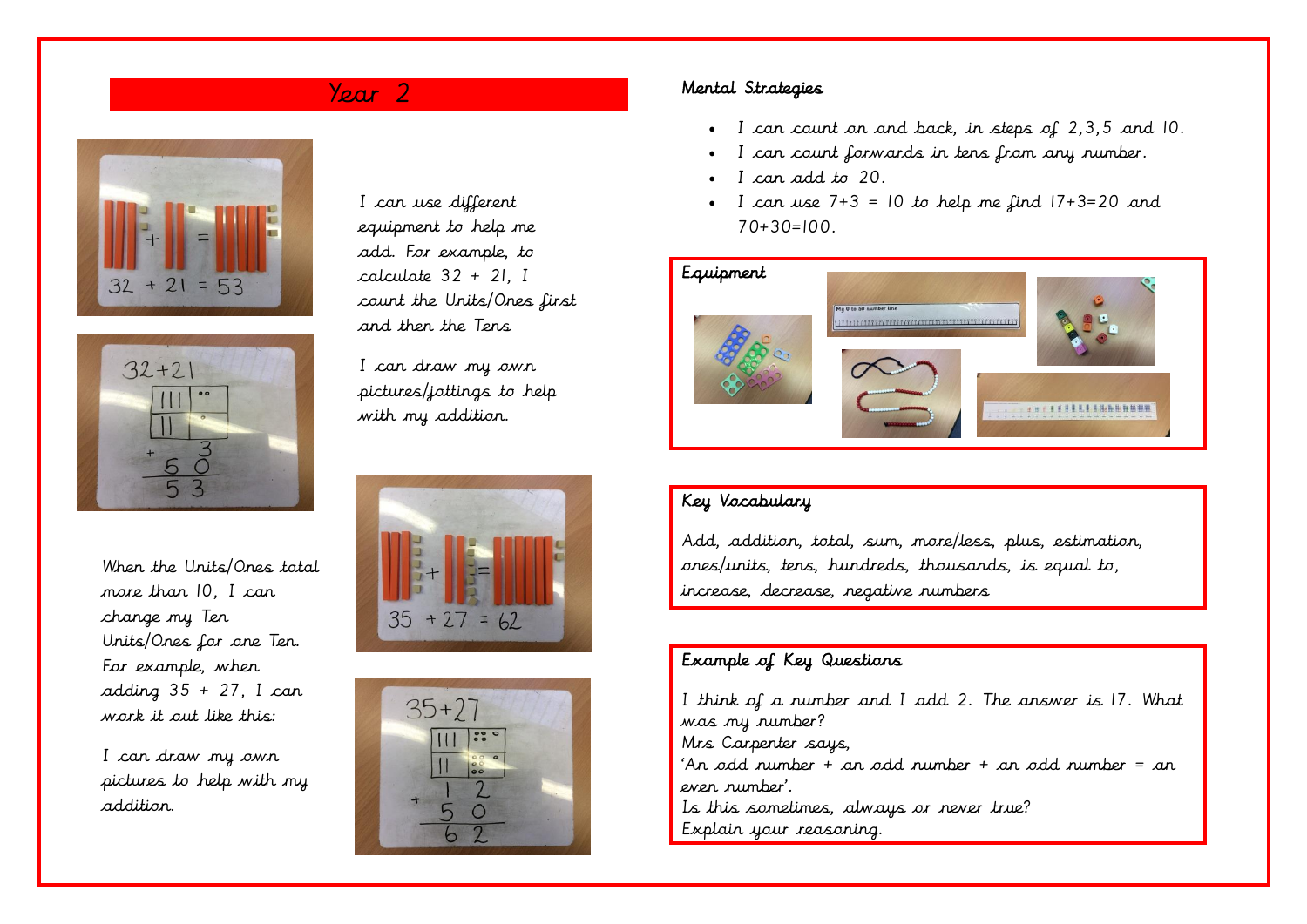



When I am secure with adding by using partitioning - I can then use a column method, carrying the tens across to the next column

I can use Numicon to help

### I can add by partitioning both numbers, adding them and then putting them back together

I can use Numicon shapes to help





# Year 3 Mental Strategies

- I can count on and back, in steps of 4,8,50 and 100.
- I can add the nearest multiple of 10 then adjust e.g. 63+29 is the same as 63+30–1.
- I can count on by partitioning e.g.  $72+31 = 72+30+1$  $= 102+1 = 103$

# Equipment







# Key Vocabulary

Hundreds, Tens, Ones/Units, estimate, partition, recombine, difference, decrease, near multiple of 10 and 100, inverse, rounding, column addition, exchange, carry forward

# Example of Key Questions

Sophie has five coins in her pocket. How much money might she have? What is the greatest amount she can have? What is the least amount she can have?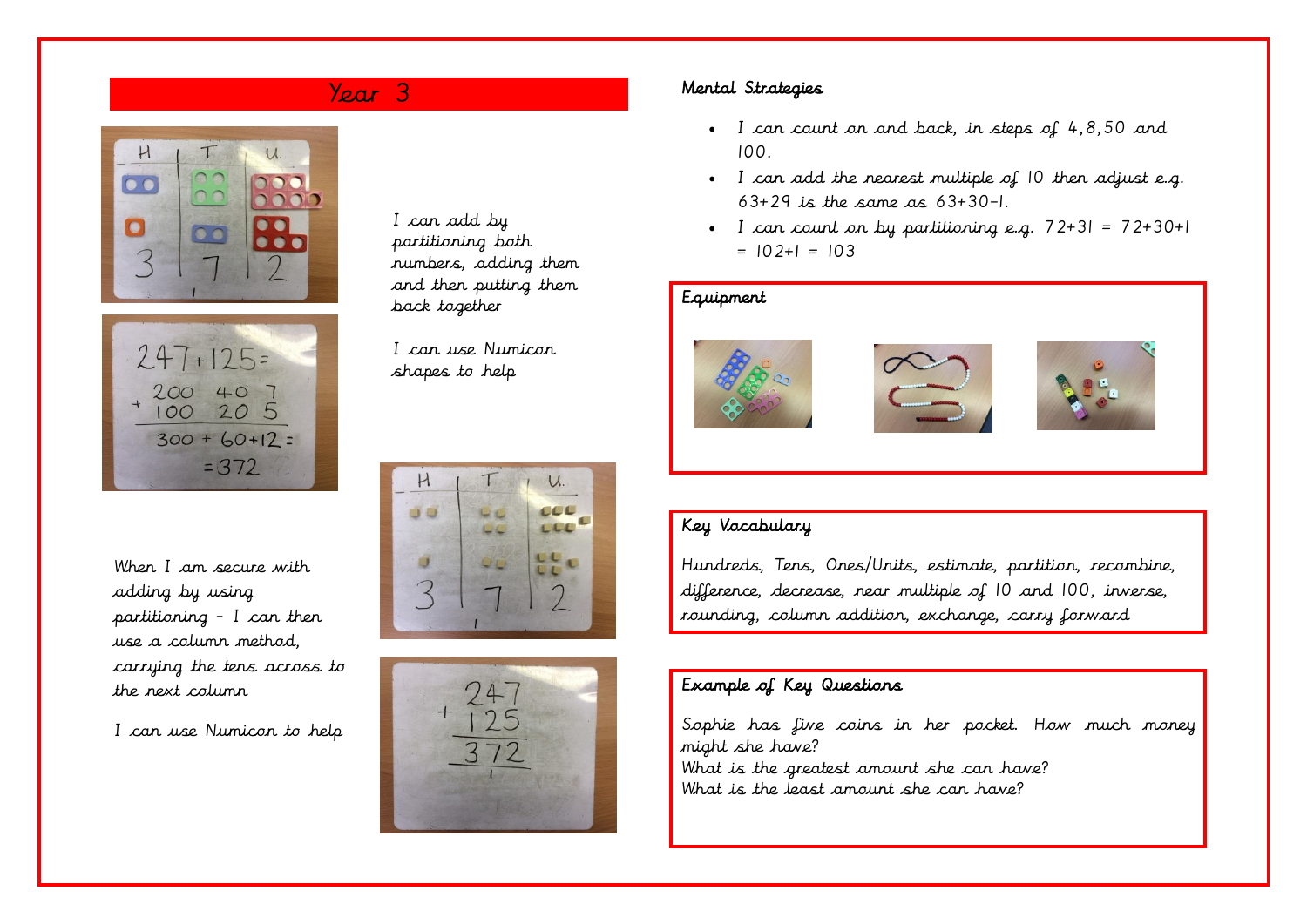



I can use a column method up to 4 digits carrying the tens and hundreds across to the next column

I can still partition if I need extra visual support

# Year 4 Mental Strategies

- I can count on and back, in steps of 4,6,7,8,9,25, 50 and 100.
- I can add the nearest multiple of 10 then adjust e.g. 63+29 is the same as 63+30–1.
- I can count on by partitioning e.g.  $72+31 = 72+30+1$  $= 102+1 = 103$

# Equipment







When I am secure with column addition, I can begin to add numbers involving decimals.

I must remember that the decimal place never moves.



# Key Vocabulary

Add, addition, more, plus, increase, total, altogether, double, near double, how many more to make…? How much more, boundaries, ones/units, tens, hundreds, thousands, tenths, hundredths, inverse, equals

# Example of Key Questions

Complete this diagram so that the three numbers in each row and column add up to 140.

 $\sqrt{50}$ 

 $(60)$ 

 $(20)$ 

Now create your own diagram with a total of 250.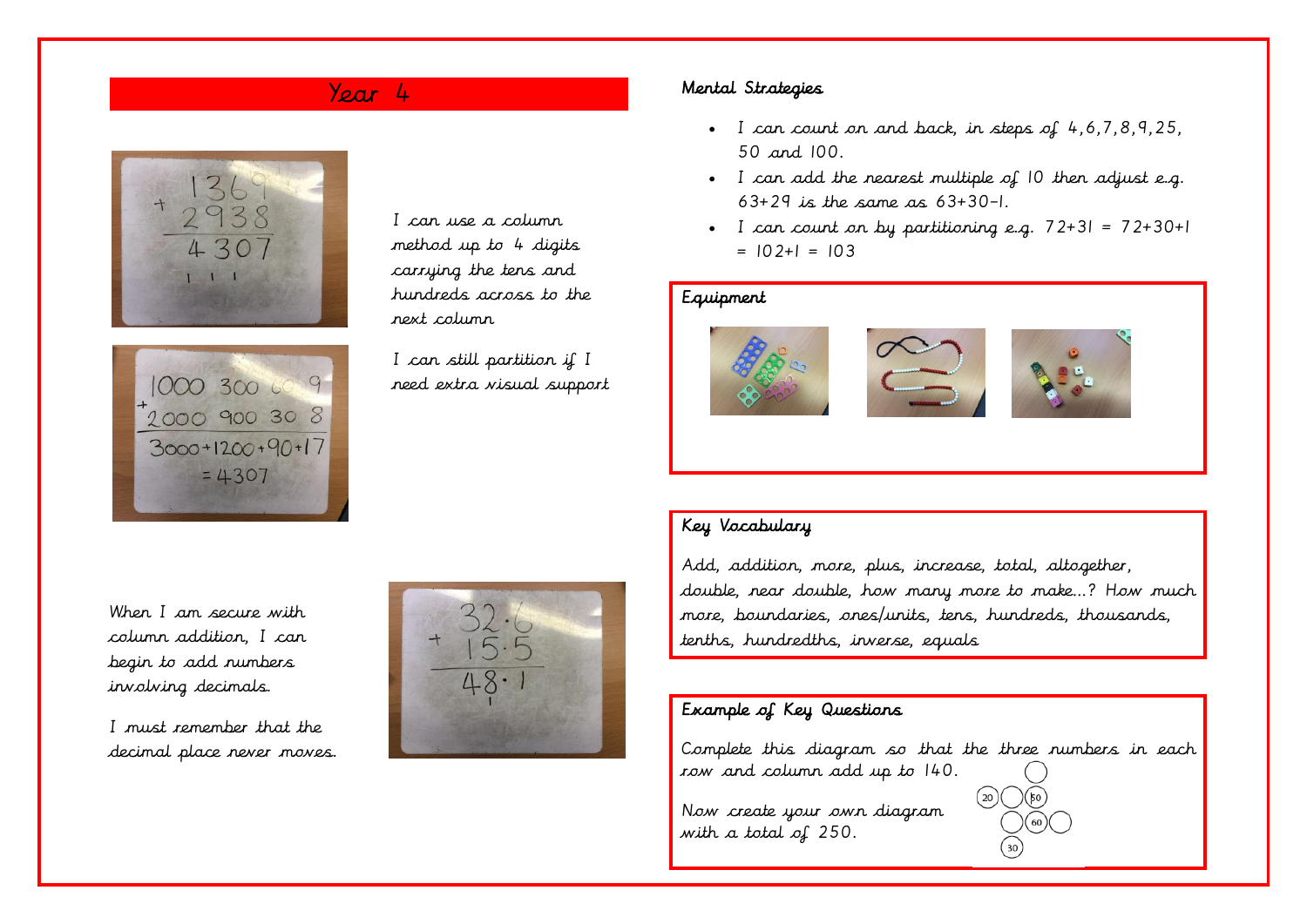# Year 5





I can use a column method for addition, carrying the tens, hundreds and thousands across to the next column – this will increase to adding more than 4 digit numbers

When I am secure with column addition of larger numbers, I can now add numbers involving decimals.

I must remember that the decimal place never moves.

I can begin to calculate addition with missing numbers





#### Mental Strategies

- I can count forwards and backwards using tenths and hundredths
- I can count forwards and backwards for negative and positive numbers
- I can partition using multiples of  $10$  e.g.  $238+56$  =  $(200+30+8)+(50+6)=$

#### Equipment





# Key Vocabulary

Add, addition, more, plus, increase, total, altogether, double, near double, how many more to make…? How much more, boundaries, ones/units, tens, hundreds, thousands, tens of thousands, tenths, hundredths, inverse, equals

# Example of Key Questions

Use this number sentence to write down three more pairs of decimal numbers that equal 3:

 $1.6 + 1.4 = 3$